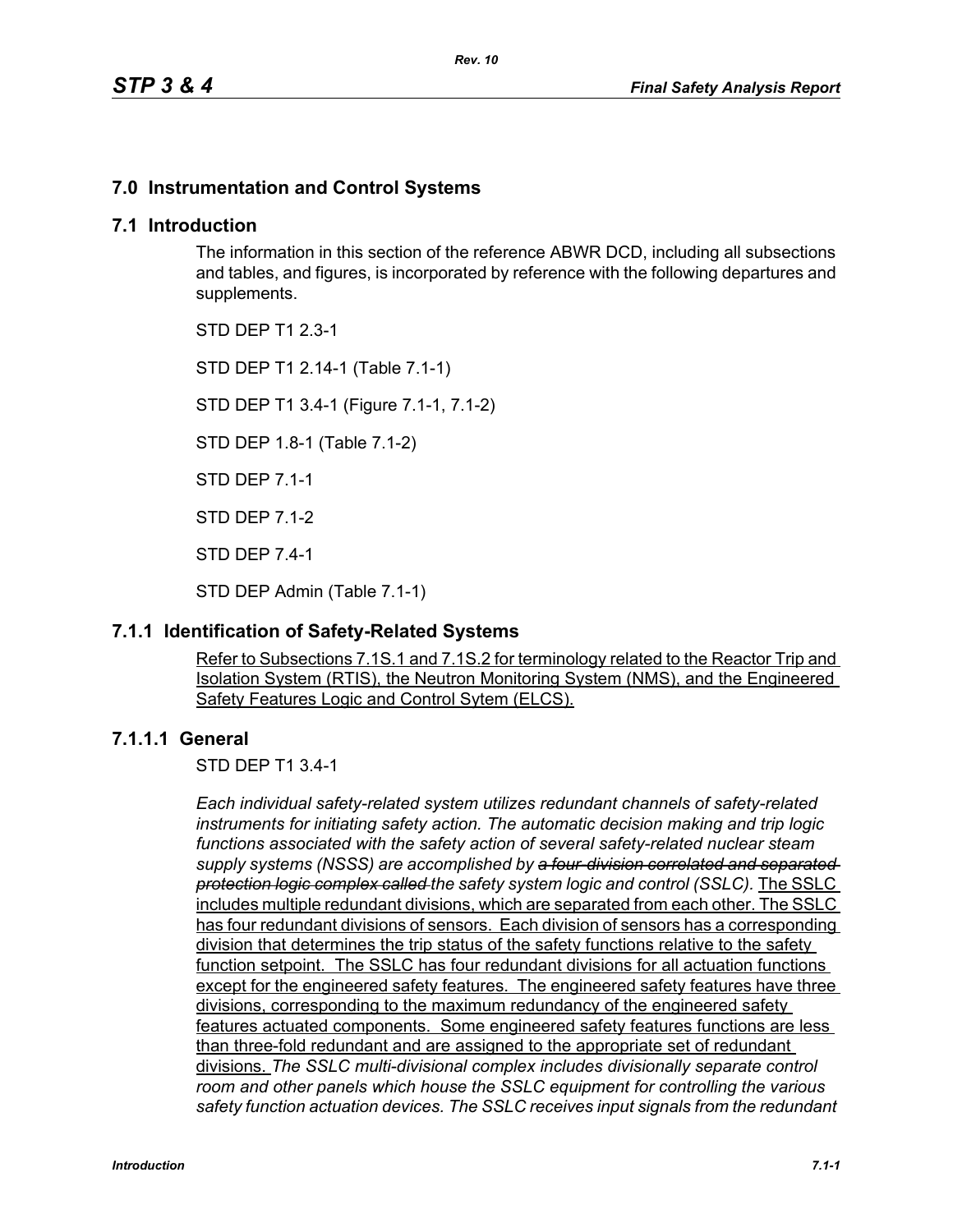*channels of instrumentation in the safety-related system, and uses the input information to perform logic functions in making decisions for safety actions.*

Sensor signals are hardwired to the RTIS. These sensors are divisionally separated.

Divisional separation is applied to the Essential Communication Functions (ECFs) of ELCS, which provides communication for the sensor input to the logic units and for the logic output to the system actuators (actuated devices such as pump motors and motor-operated valves).

*Divisional separation is also applied to the essential multiplexing system (EMS) , which provides data highways for the sensor input to the logic units and for the logic output to the system actuators (actuated devices such as pump motors and motor-operated valves). Systems which utilize the SSLC are* include*: (1) Reactor Protection (trip) System; (2) High Pressure Core Flooder System; (3) Residual Heat Removal System; (4) Automatic Depressurization System; (5) Leak Detection and Isolation System; (6) Suppression Pool* Temperature *Monitoring System; and (7) Reactor Core Isolation Cooling System. The equipment arrangement for these systems and other supporting systems is shown in Figure 7.1-2.*

## **7.1.1.3 Engineered Safety Features (ESF) Systems**

## **7.1.1.3.9 HVAC Emergency Cooling Water System**

#### STD DEP Admin

*Automatic instrumentation and control is provided to assure that adequate cooling is provided for the main control room, the control building essential electrical equipment rooms, and the diesel generator cooling coils* reactor building essential electrical equipment rooms.

## **7.1.1.4 Safe Shutdown Systems**

## **7.1.1.4.1 Alternate Rod Insertion Function (ARI)**

## STD DEP 7.4-1

*Though not required for safety, instrumentation and controls for the ARI provide a means to mitigate the consequences of anticipated transient without scram (ATWS) events. Upon receipt of an initiation signal (based on either high reactor dome pressure or low reactor water level from the Recirculation Flow Control System), the RCIS System controls the fine motion control rod drive (FMCRD) motors such that all operable control rods are driven to their full-in position.* The Recirculation Flow Control System (upon detection of either high reactor dome pressure, low reactor water level or Manual ARI initiation) activates opening signals for the ARI valves of the Control Rod Drive (CRD) System (i.e., for backup hydraulic insertion of the control rods) and activates ARI initiation command signals to the Rod Control and Information System (i.e., for electric motor insertion of all operable control rods to the full-in position). *This provides a method, diverse from the hydraulic control units (HCUs), for scramming the*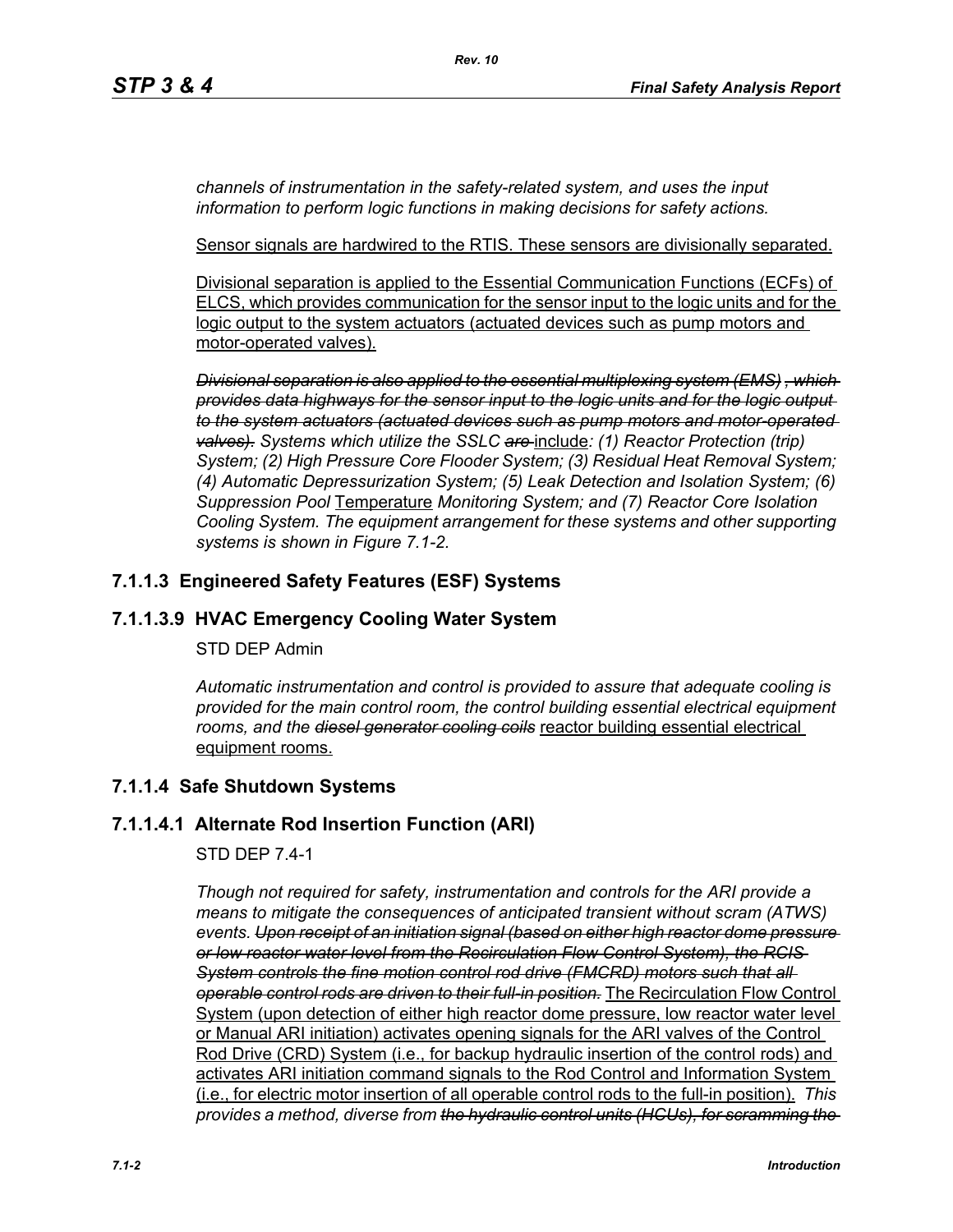*reactor.* the SCRAM function of the Reactor Protection System and associated CRD hydraulic control units (HCUs), for achieving insertion of control rods.

## **7.1.1.6 Other Safety-Related Systems**

#### **7.1.1.6.1 Neutron Monitoring System (NMS)**

STD DEP Admin

- *(1) Startup Range Neutron Monitoring (SRNM)*
- *(2) Local Power Range Monitoring (LPRM)*
- *(3) Average Power Range Monitoring (APRM)*
- *(4) Automated Traversing Incore Probe (ATIP)*
- *(5) Multi-channel Rod Block Monitoring (MRBM)*

#### The SRNM, LPRM, and APRM are the only safety-related subsystems of NMS.

#### **7.1.1.6.2 Process Radiation Monitoring System (PRM***S***) Instrumentation and Controls**

STD DEP Admin

*The Process Radiation Monitoring System (PRMS) monitors the main steamlines, vent discharges and all liquid and gaseous effluent streams which may contain radioactive materials. Main control room display, recording and alarm capability is provided along with automatic trip inputs that initiate protection functions.*

#### **7.1.1.6.6 Containment Atmospheric Monitoring System**

STD DEP T1 2.14-1

*The Containment Atmospheric Monitoring System (CAMS) measures and records radiation levels and the oxygen/hydrogen concentration in the primary containment under post-accident conditions. It is designed to operate continuously and is automatically put in service upon detection of LOCA conditions.* The only CAMS safety-related function is measuring radiation levels in primary containment.

#### **7.1.2 Identification of Safety Criteria**

#### **7.1.2.1.4 Instrument Errors**

STD DEP 7.1-1

*The design considers instrument drift, testability, and repeatability in the selection of instrumentation and controls and in the determination of setpoints. Adequate margin between safety limits and instrument setpoints is provided to allow for instrument error*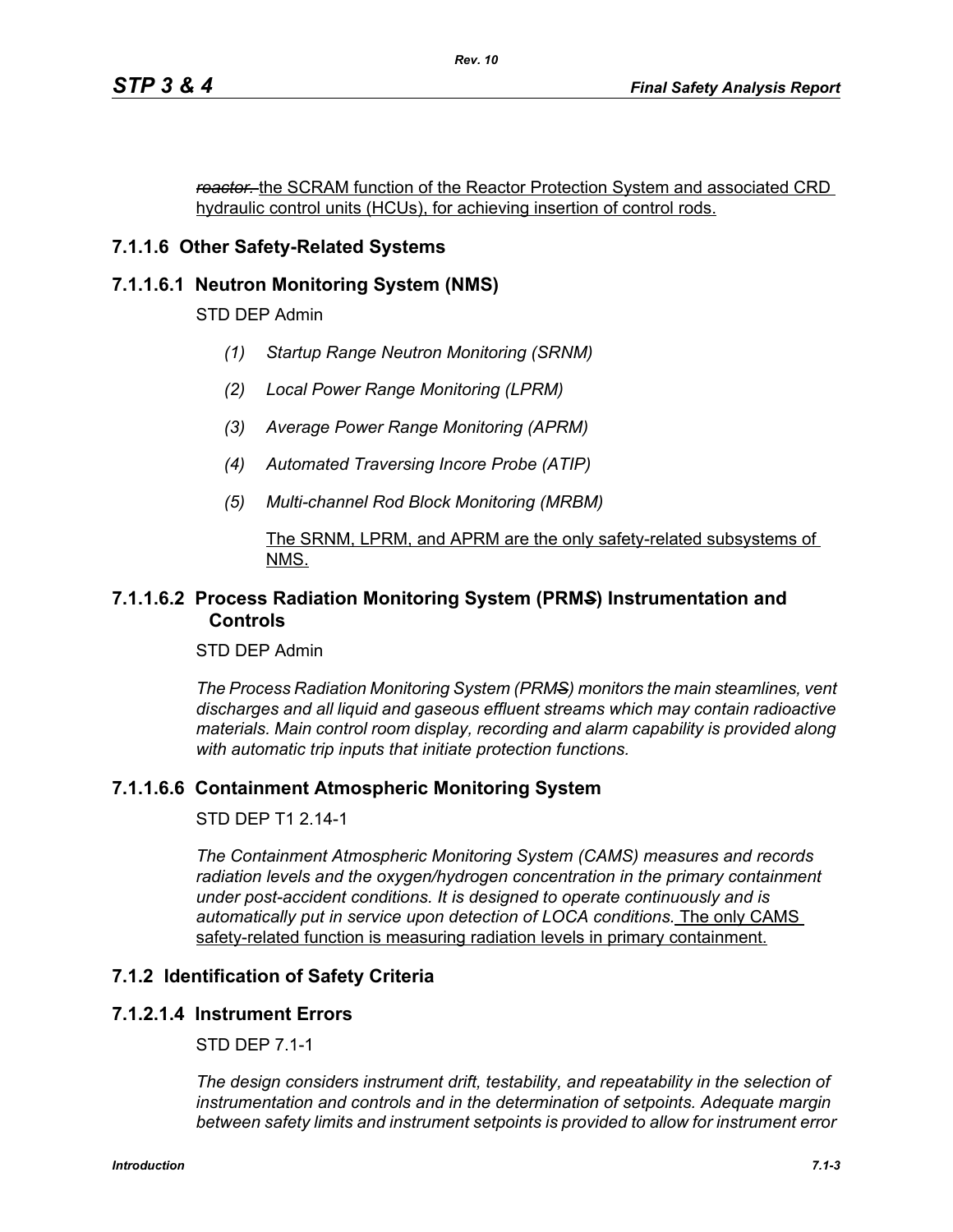*(safety limits, setpoints, and margins are provided in Chapter 16* determined in accordance with the instrument setpoint methodology document described in Section 16.5.5.2.11, Setpoint Control Program*) The amount of instrument error is determined by test and experience. The setpoint is selected based on the known error. The recommended test frequency is greater on instrumentation that demonstrates a stronger tendency to drift.*

#### **7.1.2.1.4.1 Safety System Setpoints**

STD DEP 7.1-1

*The* methods for calculating *safety system setpoints are listed*determined *in*  accordance with *the Chapter 16* instrument setpoint methodology document described in Section 16.5.5.2.11, Setpoint Control Program, *for each safety system. The settings are determined based on operating experience and conservative analyses. The settings are high enough to preclude inadvertent initiation of the safety action but low enough to assure that significant margin is maintained between the actual setting and the limiting safety system settings. Instrument drift, setting error, and repeatability are considered in the setpoint determination (Subsection 7.1.2.1.4). The margin between the limiting safety system settings and the actual safety limits includes consideration of the maximum credible transient in the process being measured.*

#### *7.1.2.1.6 [Protection System Inservice Testability*

STD DEP T1 3.4-1

*The RPS* RTIS *and ESF*ELCS *Systems can be tested during reactor operation by six separate tests. The first five tests are primarily manual tests and, although each individually is a partial test, combined with the sixth test they constitute a complete system test. The sixth test is theself test of the safety system logic and control whichautomatically tests the complete system excluding sensors and actuators.*

*(4) The fourth test checks calibration of analog sensor inputs at the analog inputs of the remote multiplexing units. With a division-of-sensors bypass in place, calibrated, variable ramp signals are injected in place of the sensor signals and monitored at the SSLC control room panels for linearity, accuracy, fault response, and downscale and upscale trip response. The test signals are adjustable manually from the control room and also are capable of performing an automatic sequence of events. When surveillance testing during plant shutdown, trip coincidence and actuated device operation can be verified by simultaneous trip tests of coincident channels. Pressure transmitters and level transmitters are located on their respective local panels. The transmitters can be individually valved out of service and subjected to test pressure to verify operability of the transmitters as well as verification of calibration range. To gain access to the field controls on each transmitter, a cover plate or sealing device must* may *be removed. Access to the field controls is granted only to qualified personnel for the purpose of testing or calibration adjustments.*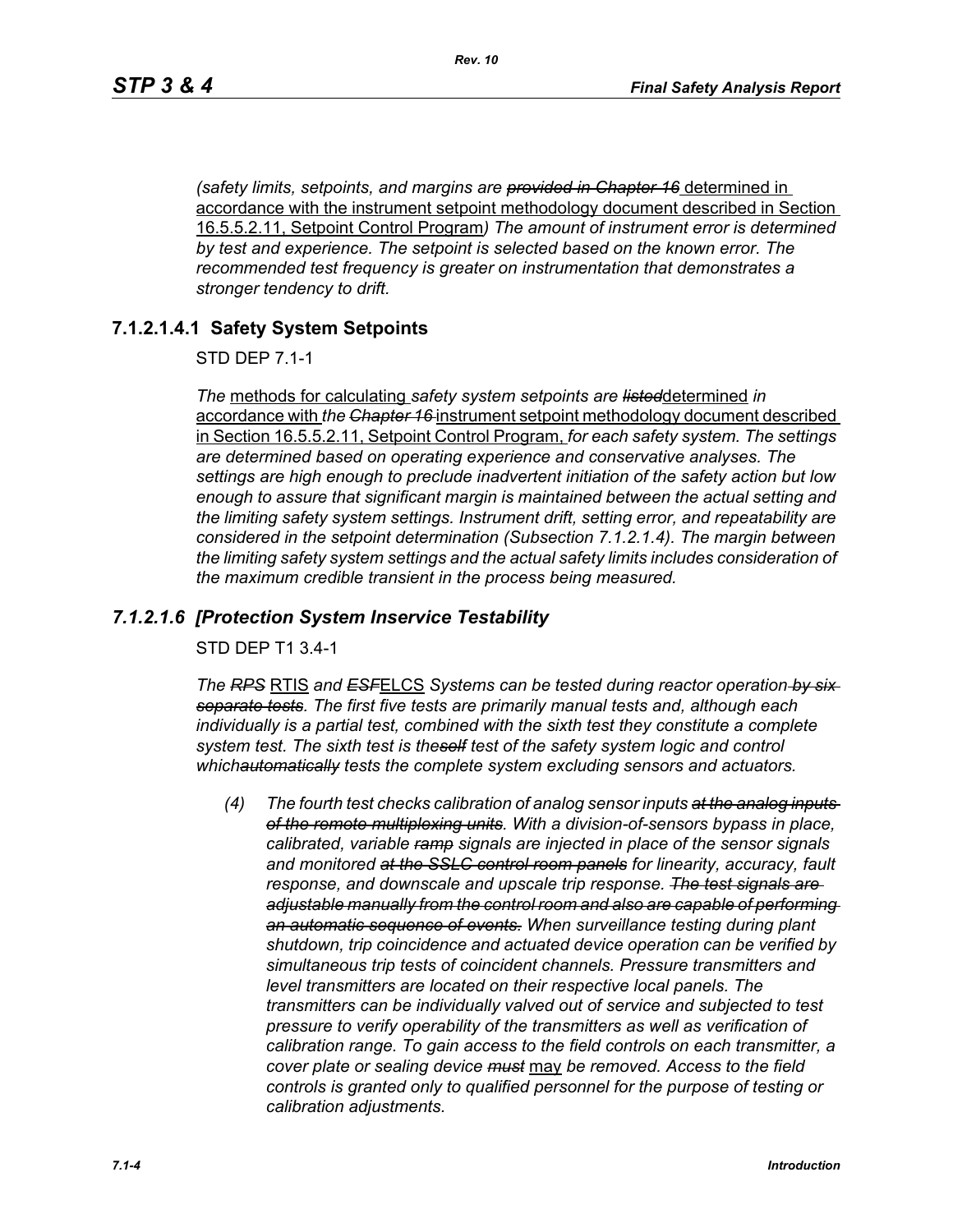*(6) The sixth test is an integrated self-test provision built into the microprocessors within the SSLC. It consists of an online, continuously operating, self-diagnostic* diagnostics,*monitoring network, and an offline semi-automatic (operator initiated, but automatic to completion), end-to-end surveillance program.* Cross channel comparison of sensor inputs is performed by plant computer functions. *Both online and offline functions operate independently within each of the four divisions. There are no multidivisional interconnections associated with self testing* diagnostics*.*

*The primary purpose of the self-test* diagnostic function *is to improve the availability of the SSLC by optimizing the time to detect and determine the location of a failure in the functional system. It is not intended that the selftest* diagnostic function *eliminate the need for the other five manual tests. However, most faults are detected more quickly than with manual testing alone.*

*The self-test* diagnostic *function is classified as safety-related. Its hardware and software are an integral part of the SSLC and, as such, are qualified to Class 1E standards.*

*The hierarchy of test capability is provided to ensure maximum coverage of all EMS* ECF*/SSLC functions, including logic functions and data communication links. Testing shall include:*

*(a) Online Continuous Testing*

*A self-diagnostic program monitors each signal processing module from input to output. Testing is automatic and*Diagnostic testing *is performed periodically*as part of the online functions *during normal operation. Tests will verify the basic integrity of each card or module on the microprocessor bus. All operations are part of normal data processing intervals and will not affect system response to incoming trip or initiation signals. Automatic initiation signals from plant sensors will override an automatic test sequence and perform the required safety function. Process or logic signals are not changed as a result of self-test* diagnostic *functions.*

The self-diagnostic function does not degrade system reliability. Indications of test results (pass, fail) is provided.

*Self-diagnosis includes monitoring of overall program flow, reasonableness of process variables, RAM and PROM*and processor memory *condition, and device interlock logic. Testing includes continuous error checking of all transmitted and received data on the serial data links of each SSLC controller; for example, error checking by parity check, checksum, or cyclic redundancy checking (CRC) techniques.*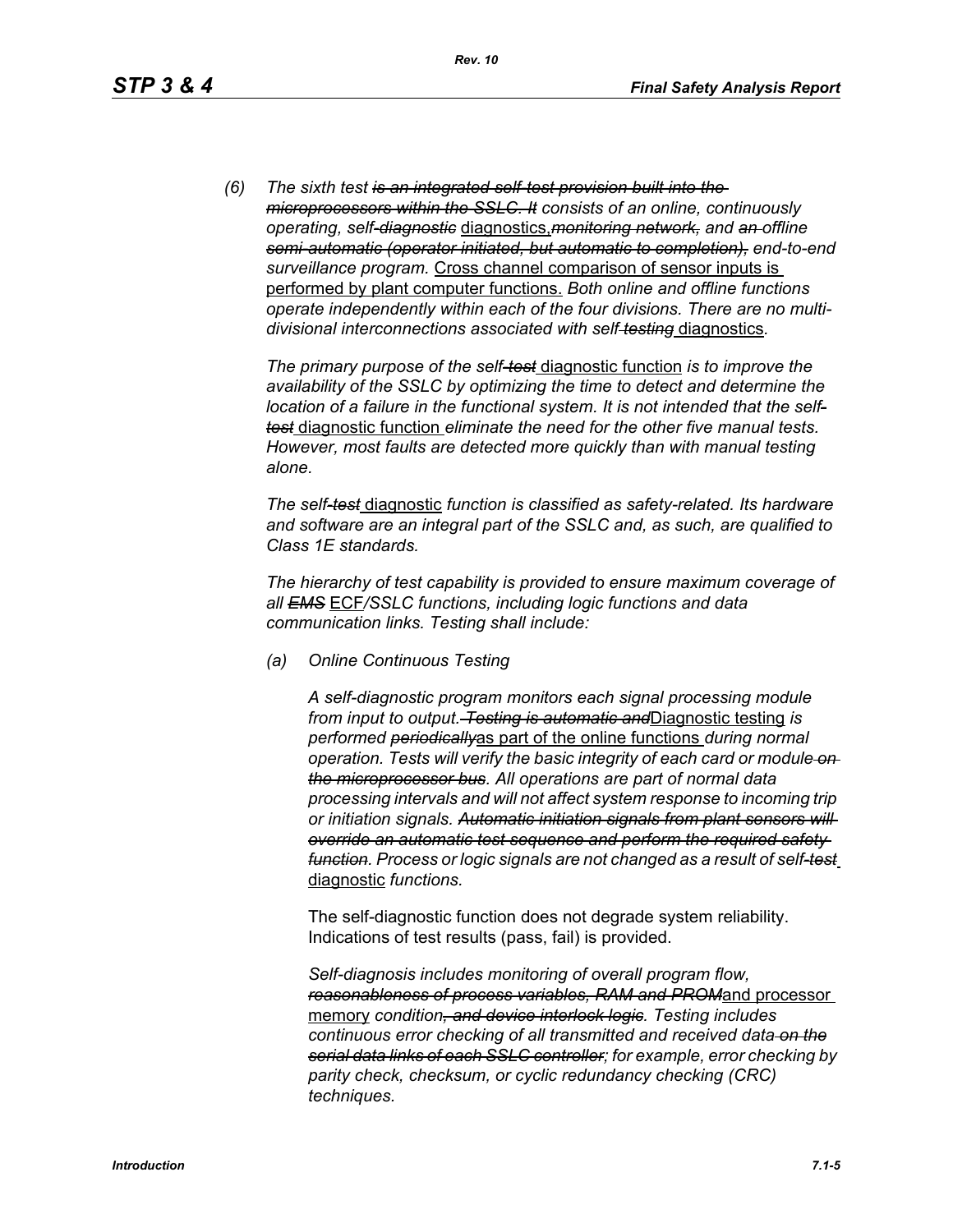*A fault is considered the discrepancy between an expected output of a permissive circuit and the existing present state.*

*Actuation of the trip function is not performed during this test. The selftest*diagnostic *function is capable of detecting and logging intermittent failures without stopping system operation. Normal surveillance by plant personnel will identify these failures, via a diagnostic display, for preventive maintenance.*

*Self-test* diagnostic *failures (except intermittent failures) are annunciated to the operator at the main control room console and logged by the process* plant *computer* functions (PCF)*. Faults are identified to the replacement board or module level and positively* are generally *indicated at the failed unit.*

*The continuous surveillance monitoring*self-diagnostic function *also includes power supply voltage levels, card-out-of-file interlocks, and battery voltage levels on battery-backed memory cards (if used). Outof-tolerance conditions will result in an inoperative (out-ofservice) condition for that particular system function.*and verification of the module configuration.

*Automatic system self-testing occurs during a portion of every periodic transmission period of the data communication network. Since exhaustive tests cannot be performed during any one transmission interval, the test software is written so that sufficient overlap coverage is provided to prove system performance during tests of portions of the circuitry, as allowed in IEEE 338.*

*The Essential Multiplexing System (EMS)* Essential Communication Function (ECF) *is included in the continuous, automatic self-test diagnostic function. Faults at the Remote Multiplexing Units (RMUs)* Remote Digital Logic Controllers (RDLCs) *are alarmed in the main control room. Since the EMS* ECF *is dual in each division, self- test supports automatic reconfiguration or bypass of portions of EMS after a detected fault, such that the least effect on system availability occurs.* A fault on one of the two communication paths will not prevent system operation through the unfaulted path.

*(b) Offline Semi-automatic End-to-End (Sensor Input to Trip Actuator) Testing*

*The more complete, manually-initiated internal self-test is available when a unit is offline for surveillance or maintenance testing. This test exercises the trip outputs of the SSLC logic processors. The channel containing the processors* logic *will be bypassed during testing.*

*A fault is considered the inability to open or close any control circuit.*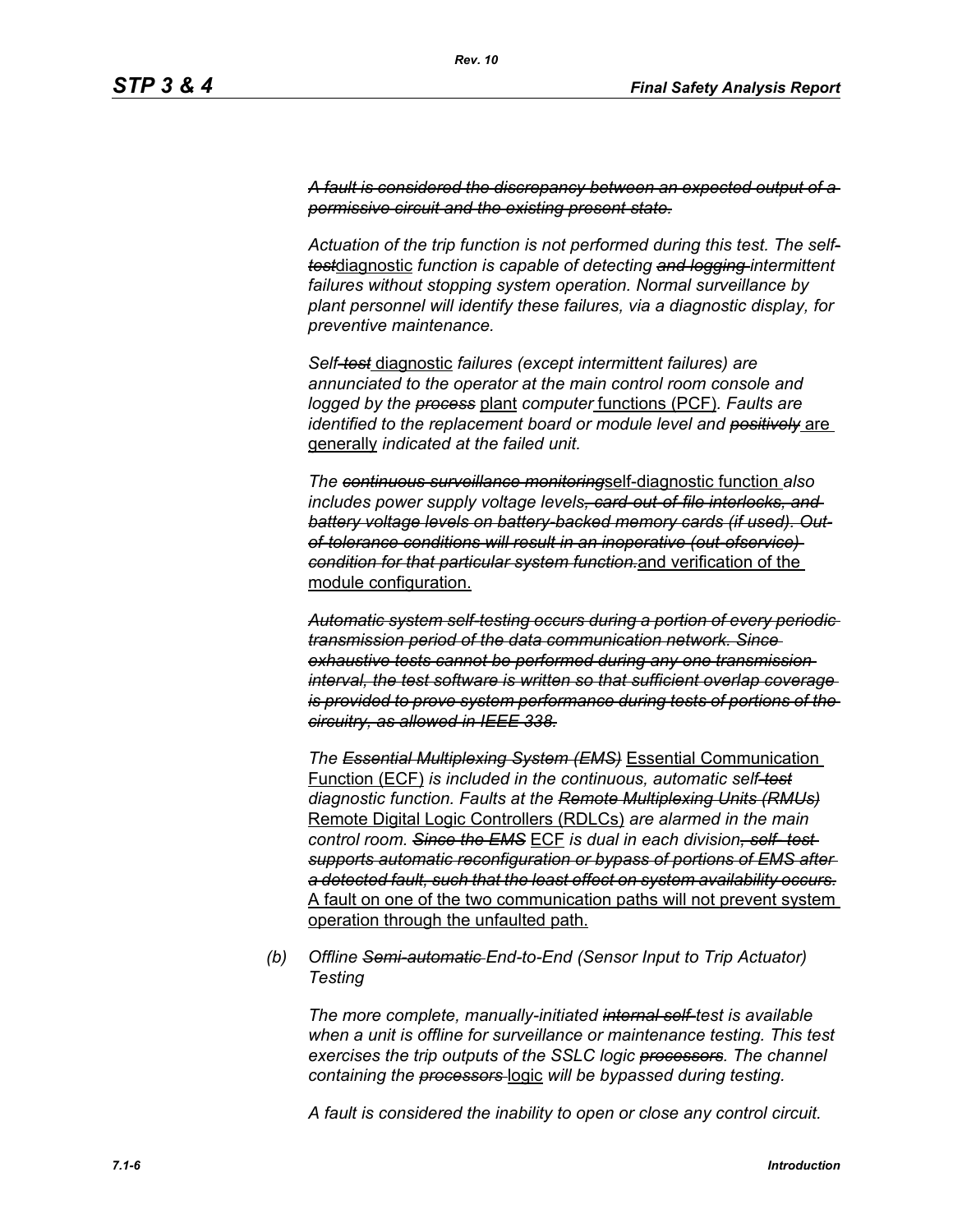*Self-test*Test *failures are displayed on a front panel readout device or other diagnostic unit.*

*To reduce operator burden and decrease outage time, a surveillance test controller (STC)*maintenance and test panel (MTP) *is provided as a dedicated instrument in each division of SSLC* ELCS. *The STC performs semi-automatic (operator-initiated)*MTP is used for *testing of SSLC* ELCS *functional logic, including trip, initiation, and interlock logic. Test coverage includes verification of correct operation of the following capabilities, as defined in each system IBD:*

- *(i) Each 2/4 coincident logic function.*
- *(ii) Serial and parallel I/O, including manual control switches, limit switches, and other contact closures.*
- *(iii) The 1/N trip selection function.*
- *(iv)* (iii) *Interlock logic for each valve or pump.*

*A separate test sequence for each safety system is operator-selectable; testing will proceed automatically to conclusion after initiation by the operator. Surveillance testing is performed in one division at a time. The surveillance test frequency is given in Chapter 16.*

*The STC injects test patterns through the EMS communications links to the RMUs. It then tests the RMUs' ability to format and transmit sensor data through and across the EMS/SSLC interface, in the prescribed time, to the load drivers. Under the proper bypass conditions, or with the reactor shut down, the load drivers themselves may be actuated.*

## **7.1.2.4 Safe Shutdown Systems—Instrumentation and Controls**

## **7.1.2.4.1 Alternate Rod Insertion Function (ARI)—Instrumentation and Controls**

STD DEP 7.1-2

STD DEP 7.4-1

*(2) Non-safety-Related Design Bases*

*The general functional requirements of the instrumentation and controls of the ARI function are to:*

*(a) Provide alternate and diverse method for inserting control rods* using *fine motion control rod drive (FMCRD) electric motors.* the ARI valves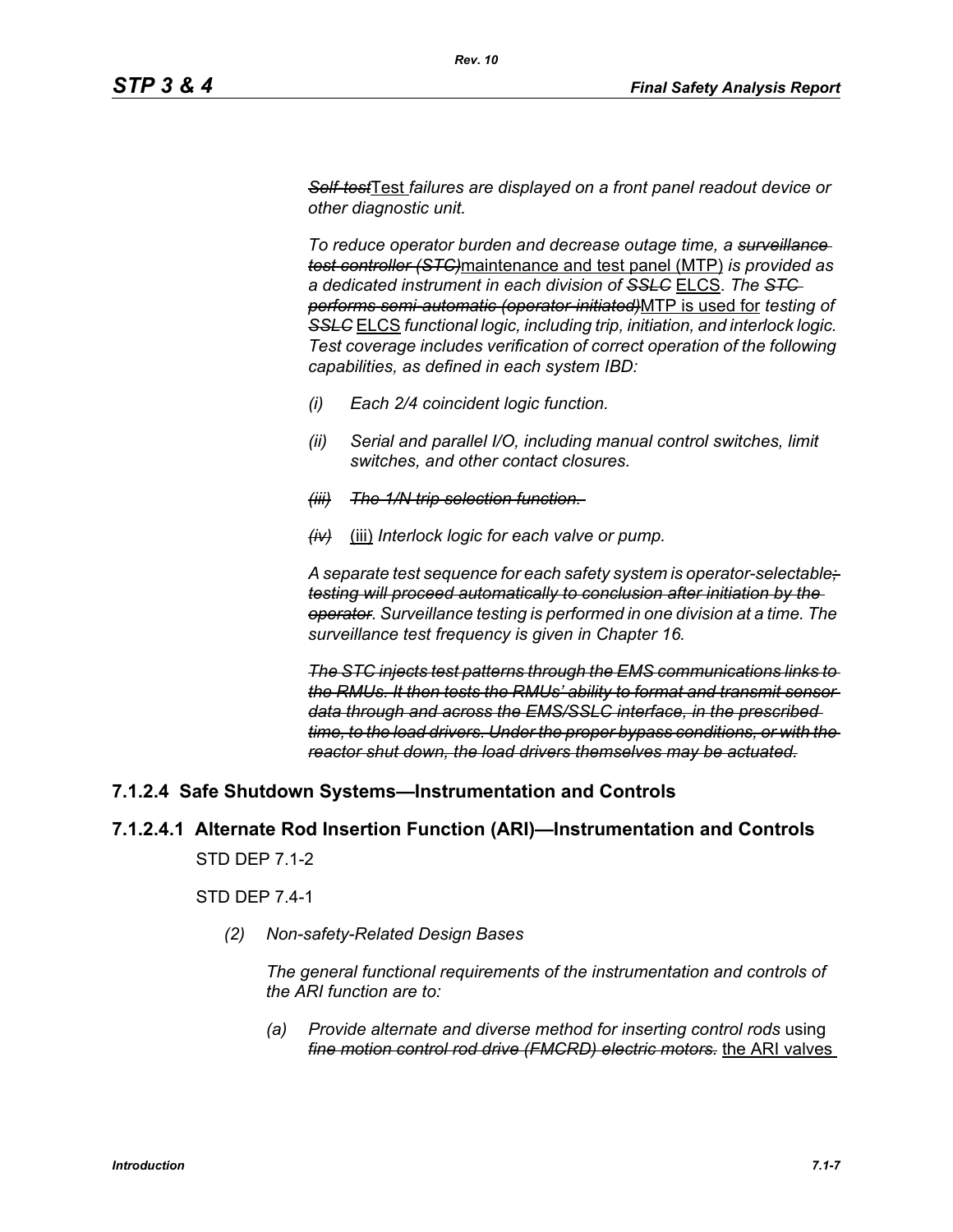of the Control Rod Drive System or using the ARI motor run-in function of the Rod Control and Information System.

*(b) Provide for automatic and manual operation of the system* function*.*

*Rev. 10*

- *(c) Provide assurance that the ARI shall be highly reliable and functional in spite of a single failure.*
- *(d) Provide assurance that the ARI shall operate when necessary (FMCRD motors shall be connected to the emergency diesel generators).* (e.g., the stepping motor driver modules (SMDMs), which control the fine motion control rod drive (FMCRD) motors, shall derive their input power from a power bus that can automatically receive power from an emergency diesel generator, if necessary).
- *(e) Mitigate the consequences of anticipated transient without scram (ATWS) events.*

# **7.1.2.4.3 RHR—Reactor Shutdown Cooling Mode—Instrumentation and Controls**

STD DEP Admin

- *(1) Safety Design Bases*
	- *(c) Indicate performance of the shutdown cooling system by main control room*separate *instrumentation and controls in the* main control room and in the *remote shutdown panel.*
- **7.1.2.6 Other Safety-Related Systems**

## **7.1.2.6.1 Neutron Monitoring System (NMS)—Instrumentation and Controls**

## **7.1.2.6.1.1 Startup Range Neutron Monitoring (SRNM) Subsystem**

STD DEP 7.1-2

*(1) Safety Design Bases*

*General Functional Requirements:*

(d) The SRNM subsystem will provide Anticipated Transient Without Scram (ATWS) permissive signals to the ESF Logic and Control System (ELCS).

## **7.1.2.6.1.4 Average Power Range Monitor (APRM) Subsystem**

STD DEP 7.1-2

*(1) Safety Design Bases*

*General Functional Requirements:*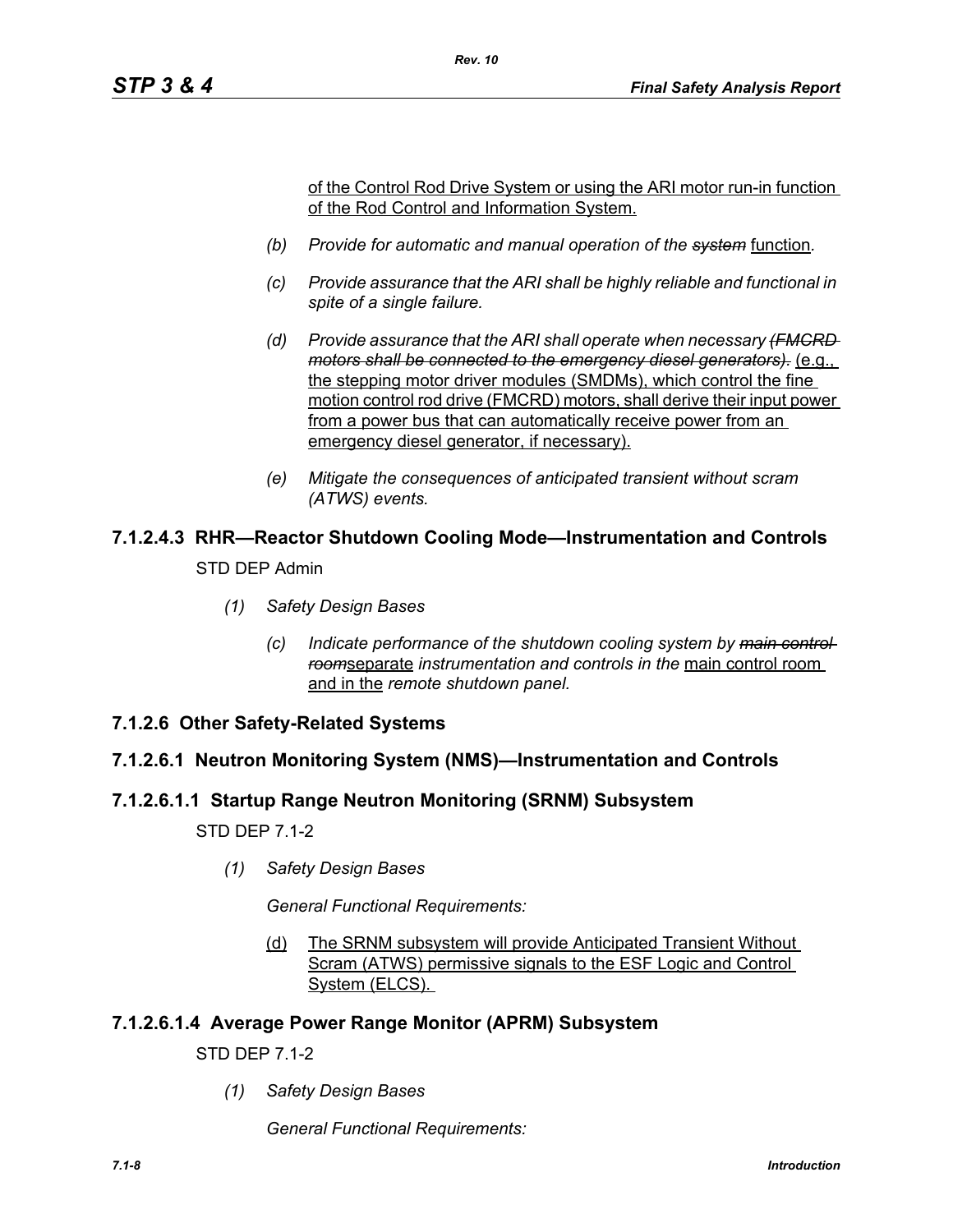*The general functional requirements are that, under the worst permitted input LPRM bypass conditions, the APRM Subsystem shall be capable of generating a trip signal in response to average neutron flux increases in time to prevent fuel damage. The APRM generator trip functions with trip inputs to the RPS also include: simulated thermal power trip, APRM inoperative trip, core flow rapid decrease trip, and core power oscillation trip of the oscillation power range monitor (OPRM). The OPRM design basis is to provide a trip to prevent growing core flux oscillation to prevent thermal limit violation, while discriminating against false signals from other signal fluctuations not related to core instability. The independence and redundancy incorporated into the design of the APRM Subsystem shall be consistent with the safety design bases of the Reactor Protection System (RPS). The RPS design bases are discussed in Subsection 7.1.2.2.*

The APRM subsystem also provides Anticipated Transient Without Scram (ATWS) permissive signals to the ESF Logic and Control System (ELCS) as described in Subsection 7.6.1.1.2.2(5).

#### **7.1.2.6.2 Process Radiation Monitoring System**

STD DEP T1 2.3-1

STD DEP 7.1-1

*(1) Safety Design Bases*

*General Functional Requirements:*

- *(d)* Not Used *Provide channel trip inputs to the RPS and LDS on high radiation in the MSL tunnel area. If the protection system logic is satisfied, the following shall be initiated:*
	- *(i) Reactor scram.*
	- *(ii) Closure of the main steamline isolation valves.*
	- *(iii) Shutdown of the mechanical vacuum pump and closure of the mechanical pump discharge line isolation valve.*
- *(2) Non-safety-Related Design Bases*
	- *(e) Provide alarm annunciation signals to the main control room if alarm or trip levels are reached or the radiation monitoring subsystem becomes inoperative, and provide input to the offgas system when the radioactive gas concentration in the offgas system discharge is at or in excess of the restrictive concentration limit derived from Technical Specification* the Offsite Dose Calculation Manual *release rate limits and that discharge from the offgas system must be terminated.*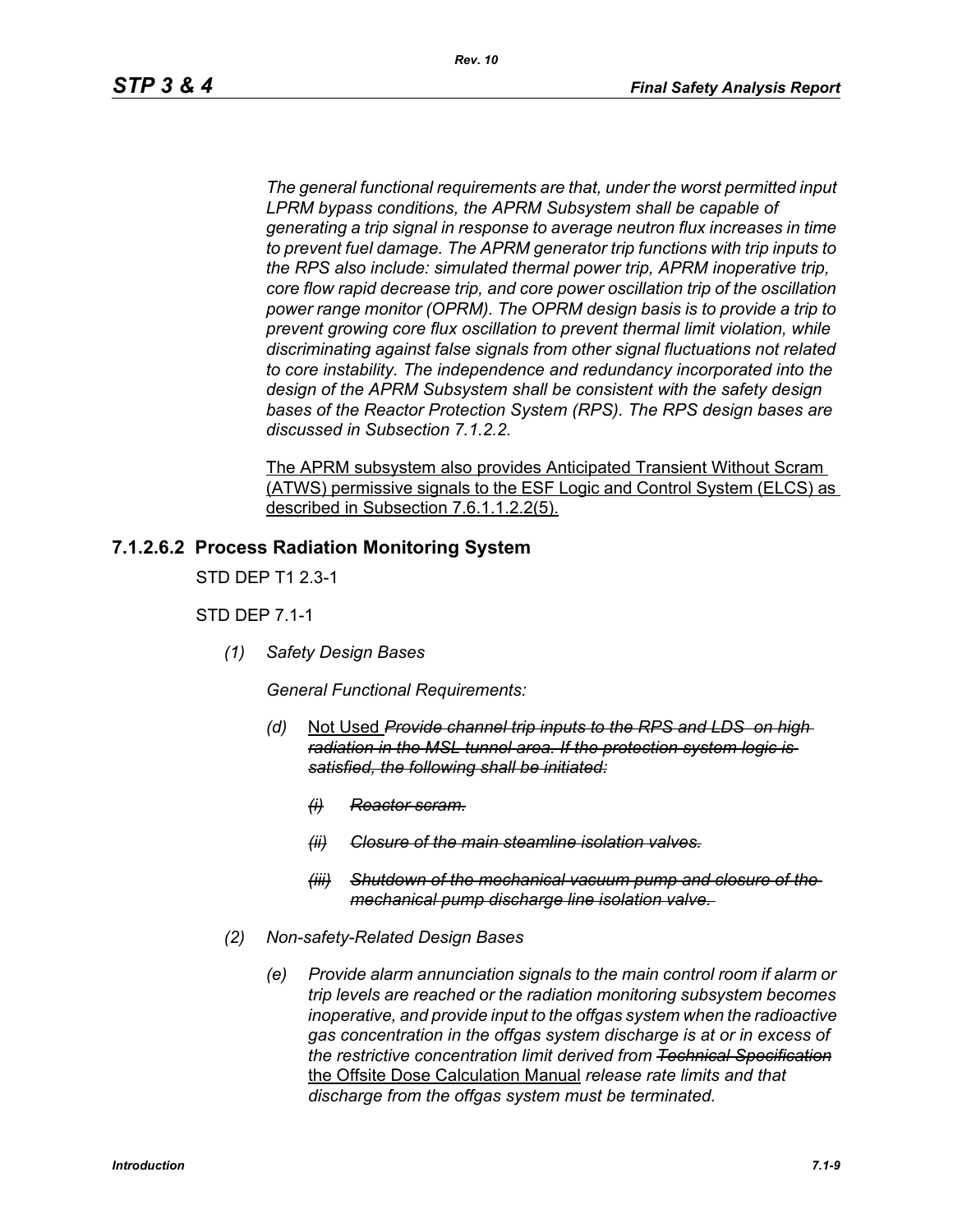## **7.1.2.6.6 Containment Atmospheric Monitoring (CAM) Systems**

STD DFP T1 2 14-1

*(1) Safety Design Bases*

*General Functional Requirements:*

*Monitor the atmosphere in the inerted primary containment for radiation levels and for concentration of hydrogen and oxygen gases, primarily during post-accident conditions. Monitoring shall be provided by two independent safety-related divisional subsystems.* 

*Monitor continuously the radiation environment in the drywell and suppression chamber during reactor operation and under post-accident conditions.* Monitoring shall be provided by two independent safety-related divisional subsystems of radiation monitors.

*Sample and monitor the oxygen and hydrogen concentration levels in the drywell and suppression chamber under post-accident conditions, and also when required during reactor operation. The LOCA signal (low reactor water level or high drywell pressure) shall activate the system and place it into service to monitor the gaseous buildup in the primary containment following an accident.* 

*(2) Non-Safety-Related Design Bases*

*Separate hydrogen and oxygen gas calibration sources shall be provided for each CAM Subsystem for periodic calibration of the gas analyzers and monitors.* 

Monitor the atmosphere in the inerted primary containment for concentration of hydrogen and oxygen gases, primarily during post-accident conditions. Monitoring shall be provided by two independent and redundant nonsafetyrelated subsystems of Oxygen/Hydrogen Monitors.

Sample and monitor the oxygen and hydrogen concentration levels in the drywell and suppression chamber under post-accident conditions, and also when required during reactor operation. The loss of coolant accident (LOCA) signal (low reactor water level or high drywell pressure) shall activate the system and place it into service to monitor the gaseous buildup in the primary containment following an accident.

## **7.1.2.8 Independence of Safety-Related Systems**

STD DEP Admin

*(See Subsections 8.3.1.3 and 8.3.1.4* 8.3.3.6.2.*)*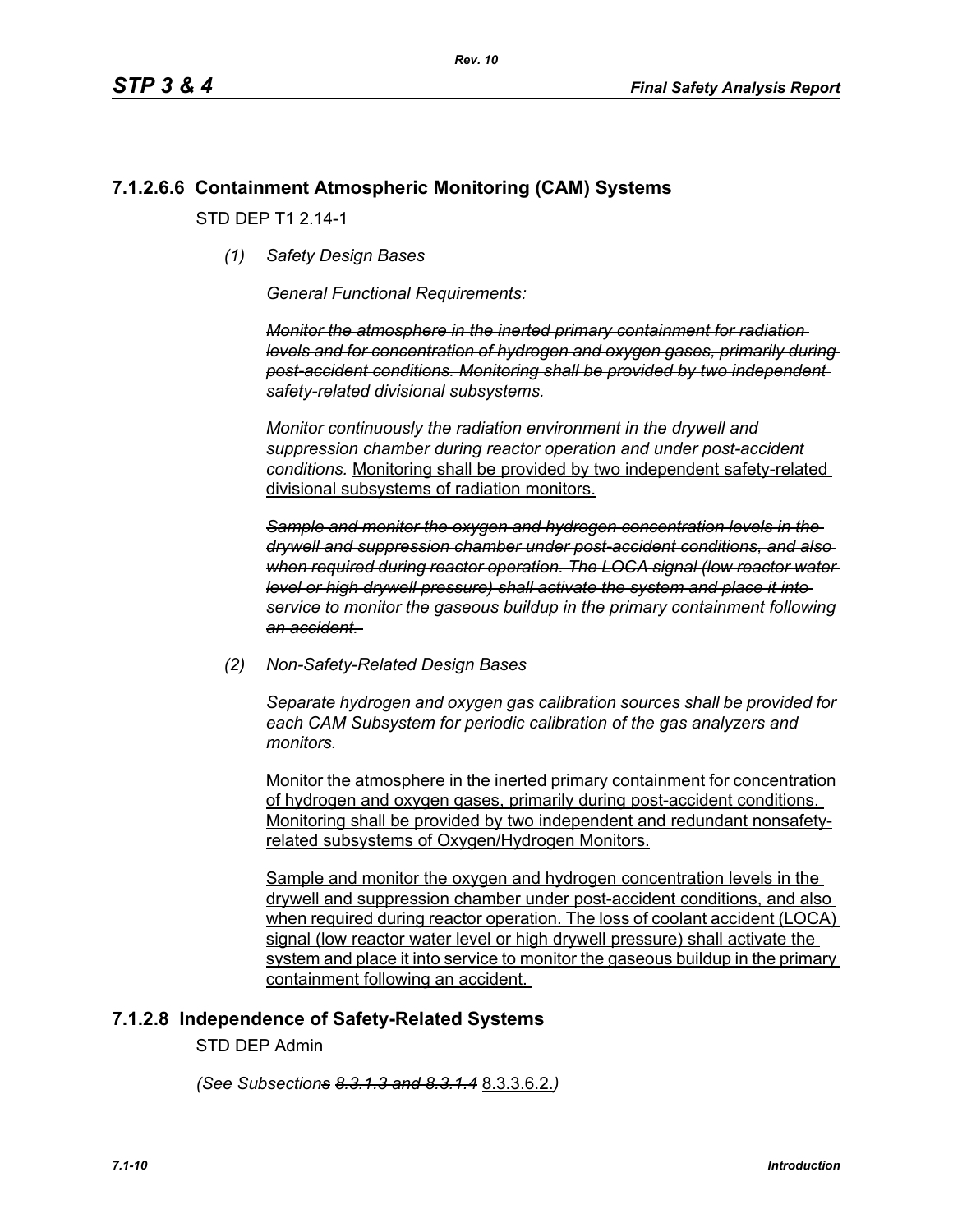## **7.1.2.9 Conformance to Regulatory Requirements**

#### **7.1.2.9.1 Regulation 10CFR50.55a**

STD DFP 18-1

*The only portion of 10CFR50.55a applicable to the I&C equipment is 10CFR50.55a(h), which requires the application of IEEE-*279603 *for protection systems (Subsection 7.1.2.11.1).*

## **7.1.2.10 Conformance to Regulatory Guides**

#### **7.1.2.10.2 Regulatory Guide 1.47—Bypassed and Inoperable Status Indication for Nuclear Power Plant Safety Systems**

STD DEP 1.8-1

*Bypass indications are designed to satisfy the requirement of IEEE 279*603*, Paragraph 4.13*5.8.3*, Regulatory Guide 1.47, and BTP ICSB 21.* Regulatory Guide 1.47 requires designs to satisfy Paragraph 4.13 of IEEE 279, which has been subsequently superceded by Paragraph 5.8.3 of IEEE 603. Bypass indications also satisfy these requirements. *Additional information may be found in the system detail descriptions in Sections 7.2, 7.3, 7.4 and 7.6. The design of the bypass indications allows testing during normal operation and is used to supplement administrative procedures by providing indications of safety systems status.*

## **7.1.2.10.9 Regulatory Guide 1.105—Instrument Setpoints**

STD DEP 7.1-1

*The I&C systems are consistent with the requirements of Regulatory Guide 1.105*. *The trip setpoint (instrument setpoint) allowance value (Tech Spec limit) and the analytical or design basis limit are all contained in the Technical Specifications (Chapter 16).* Safety limits, setpoints, and margins are determined in accordance with the instrument setpoint methodology document in Section 16.5.5.2.11, Setpoint Control Program. *These parameters are all appropriately separated from each other based on instrument accuracy, calibration capability and design drift (estimated) allowance data. The setpoints are within the instrument best accuracy range. The established setpoints provide margin to satisfy both safety requirements and plant availability objectives.*

## **7.1.2.11 Conformance to Industry Standards**

STD DEP 1.8-1

## **7.1.2.11.1 IEEE-279—Criteria for Protection Systems for Nuclear Power Generating Stations IEEE-603—Standard Criteria for Safety Systems for Nuclear Power Generating Stations**

*All safety related systems are designed to meet the requirements of IEEE-*279603*. Clarifications of any of the provisions are discussed for the applicable systems in the analysis portions of Sections 7.2, 7.3, 7.4,* and *7.6,* and 7.9S.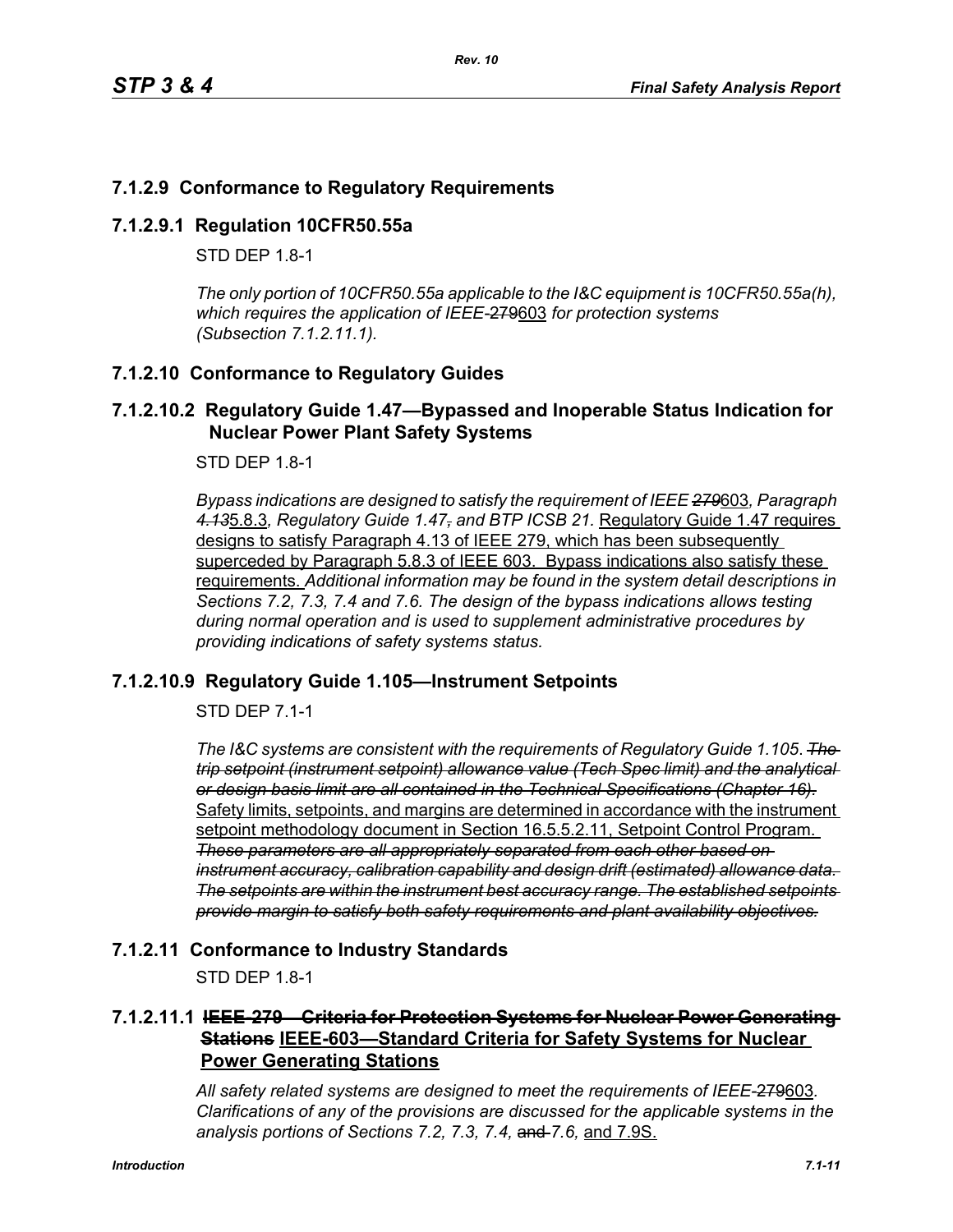#### IEEE-603, Section 4, Safety System Designation

A specific basis is established to determine the design of each safety-related I&C system. This basis evolved from the identification of Design Basis Events (DBE) that are postulated in Chapter 15. The plant operating conditions and the safety analysis acceptance criteria applicable for each event are shown in Chapter 15. Credited systems, interlocks, and functions are evaluated for each DBE. Information provided for each design base item enables the detailed design of the system to be carried out. The number of sensors and their location, including spatial effects, is determined during this design basis analysis. The identification of variables are derived from the DBEs as well as the requirements for varied manual initiation and control of protective functions. Safety system design basis descriptions are included in the various sections of this Chapter.

#### IEEE-603, Sections 5, 6 and 7, Safety System Criteria

The safety-related systems are designed to maintain plant parameters within acceptable limits that are established by design basis events. This is done with precision and reliability meeting the requirements of IEEE-603. The scope of IEEE-603 includes safety-related I&C systems and is described in more detail in Sections 7.2 through 7.6 and 7.9S. The safety-related I&C design conforms with IEEE-603 and has been qualified to demonstrate that all required performance requirements are met. Nonsafety-related systems generally are not required to meet any of the requirements of IEEE-603 with the exception of their independence from safety-related systems. The STP 3&4 safety-related I&C design descriptions related to IEEE-603, Sections 5, 6, and 7 requirements are provided below.

(1) Paragraph 5.1, Single Failure: The safety-related I&C systems are designed to ensure that safety-related functions required for design basis events (DBE) are performed in the presence of: (a) single detectable failure within safety-related systems concurrent with all non-detectable failures; (b) failures caused by the single failure; and (c) failures and spurious system actions that cause, or are caused by the design basis event, requiring the safety-related functions as identified in the applicable failure modes and effects analysis (FMEA).

(2) Paragraphs 5.2 & 7.3, Completion of Protective Actions: The safety-related I&C systems are designed so that a) once initiated (automatically or manually), the intended sequence of the safety-related functions of the execution features continue until completion, and b) after completion, deliberate operator action is required to return the safety-related system to normal.

(3) Paragraph 5.3, Quality: A: safety-related I&C equipment is provided under the 10 CFR PArt 50 Appendix B quality program. This satisfies all applicable requirements of the following: 1) 10 CFR Part 50 Appendix B and 2) ANSI/ASME NQA-1. The safetyrelated digital I&C software and/or firmware conform with the quality requirements of IEEE 7-4.3.2.

(4) Paragraph 5.4, Equipment Qualification: The safety-related I&C equipment is designed to meet its functional requirements over the range of environmental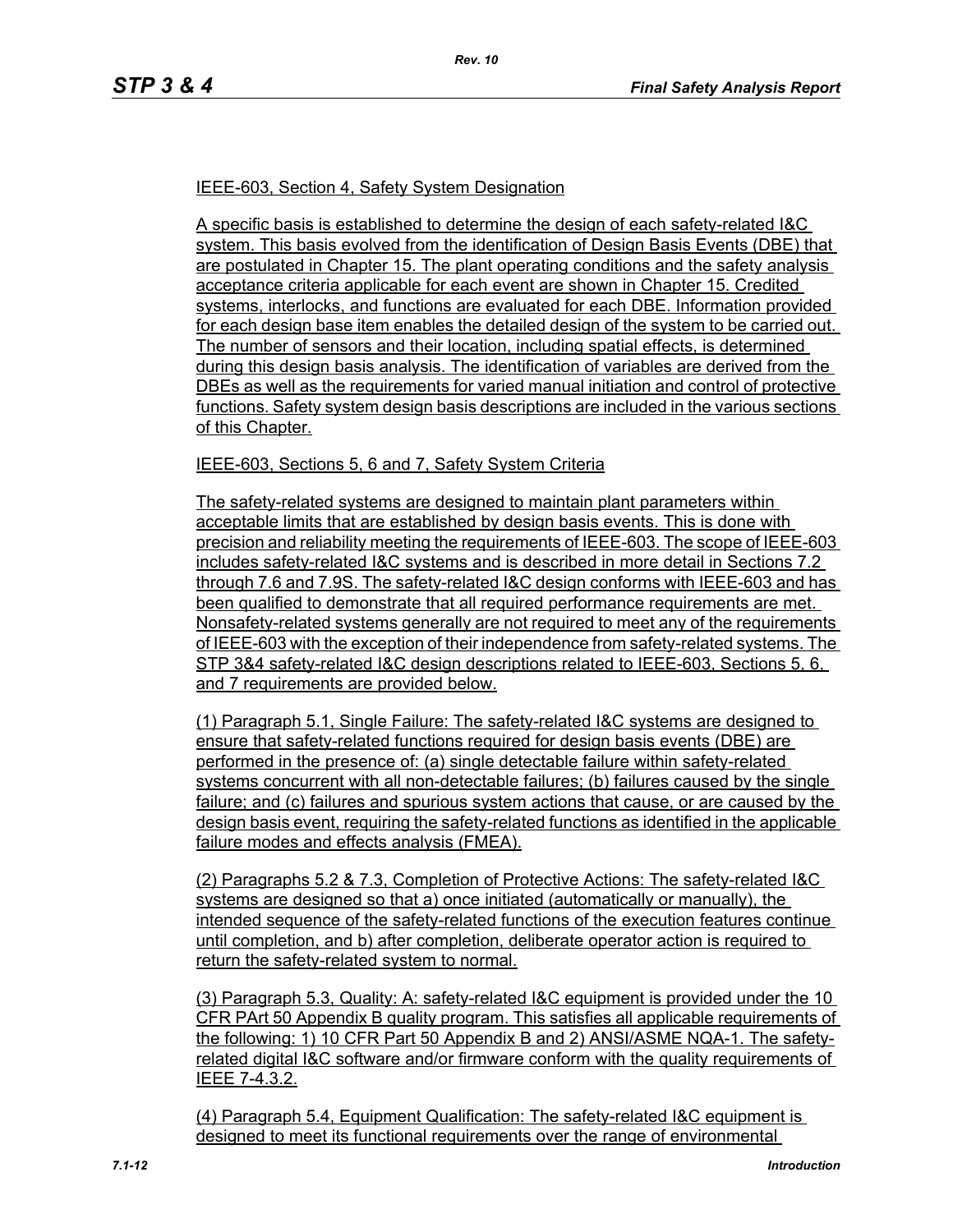conditions for the area in which it is located. The equipment is designed to meet the equipment qualification requirements set forth by this criterion.

(5) Paragraph 5.5, System Integrity: The safety-related I&C systems are designed to demonstrate that the safety system performance is adequate to ensure completion of protective actions, over a range of transient and steady state conditions, as enumerated in the design basis.

(6) Paragraph 5.6, Independence: For the safety-related I&C systems, there is physical, electrical, and commmunication independence between redundant portions of safety-related systems and between safety-related systems and nonsafety-related systems, as discussed in the applicable Sections.

(7) Paragraph 5.7, Capability for Test & Calibration: The safety-related I&C systems are designed with the capability to have their equipment tested and calibrated while retaining their capability to accomplish their safety functions.

(8) Paragraph 5.8, Information Displays: The information display design is discussed in Chapter 18. This design process includes the necessary steps to ensure compliance with regulatory requirements and the guidance provided in RG 1.47 for bypass and inoperable status indication and in RG 1.97 for accident monitoring instrumentation as discussed in Section 7.5.

(9) Paragraph 5.9, Control of Access: The safety-related I&C systems have features that facilitate the administrative control of access to safety-related system equipment.

(10) Paragraph 5.10, Repair: The safety-related analog and digital based I&C systems are designed to allow the timely recognition of malfunctioning equipment location to allow the replacement, repair and/or adjustment. Self-diagnostic functions and periodic testing will identify and locate the failure. Individual bypassing allows the failed equipment to be replaced or repaired on-line without affecting the protection function.

(11) Paragraph 5.11, Identification: Safety-related I&C equipment conforms with the identification requirements of this criterion. Safety-related equipment is distinctly marked for each redundant portion of a system with identifying markings. Hardware components or equipment units have an identification label or a nameplate. For digital platforms, versions of computer hardware, software and/or firmware are distinctly identified. Proper configuration management plans are implemented as a way to formalize this identification process.

(12) Paragraph 5.12, Auxiliary Features: STP 3&4 safety-related I&C system auxiliary supporting features satisfy the requirements of this criterion where applicable. For example, power supply and HVAC are key auxiliary supporting systems that satisfy the applicable requirements of IEEE-603. Other key auxiliary features are designed such that these components will not degrade the safety-related I&C systems below an acceptable level.

(13) Paragraph 5.13, Multi Unit Stations: The safety-related I&C systems meet the requirements of GDC 5, Sharing of structures, systems and components. The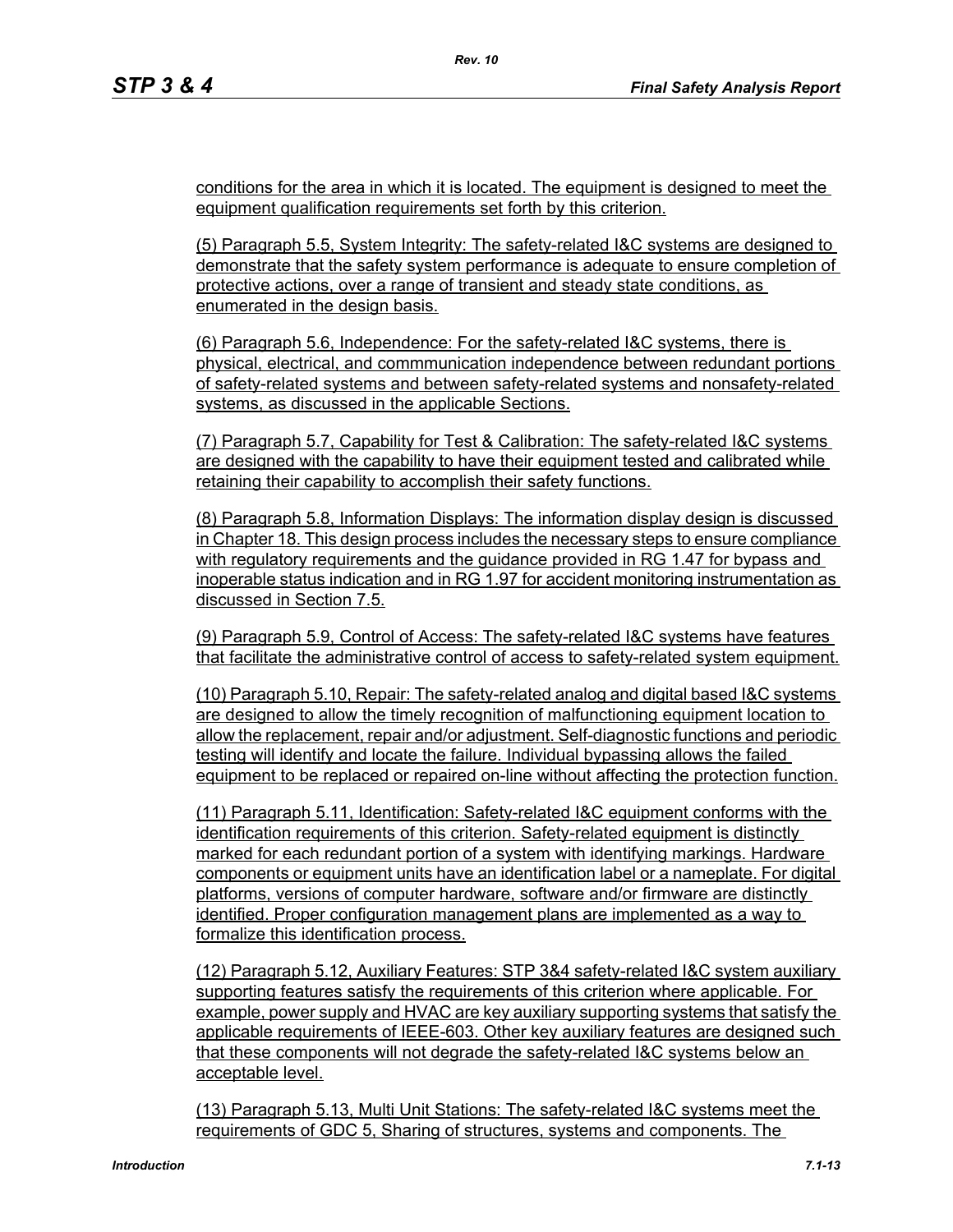capability to simultaneously perform required safety functions in both Units is not impaired by interactions between Units.

(14) Paragraph 5.14, Human Factors Considerations: Human factor scenarios are considered throughout all stages of the design process. Detailed information regarding these considerations can be found in Chapter 18.

(15) Paragraph 5.15, Reliability: The degree of redundancy, diversity, testability, and quality of the STP 3&4 safety-related I&C design adequately addresses the functional reliability necessary to perform its safety protection functions. As stated above, the safety-related I&C equipment is provided under an Appendix B quality program.

(16) Paragraphs 6.1 and 7.1, Automatic Control: The safety-related I&C systems provide the means to automatically initiate and control the required safety-related functions.

(17) Paragraphs 6.2 and 7.2, Manual Control: The safety-related I&C systems have features in the main control room and remote shutdown system to manually initiate and control the automatically initiated safety-related functions at the division level.

(18) Paragraph 6.3, Interaction between the Sense and Command Features and Other Systems: The safety-related I&C systems meet the independence and separation requirements such that nonsafety-related systems failures will not affect of prevent any safety-related protection function. The normal communication path is one-way such that the safety-related systems will only broadcast to nonsafety-related systems and not vice versa. There is limited nonsafety-related communication under programmatic control to safety-related systems as discussed in Section 7.9S.

(19) Paragraph 6.4, Derivation of System Inputs: To the extent feasible, the protection system inputs are derived from signals that directly measure the designated process variables.

(20) Paragraph 6.5, Capability for Testing and Calibration: The operational availability of the protection system sensors can be checked by perturbing the monitored variables, by cross-checking between redundant channels that have a known relationship with each other, and that have read-outs available, or introducing and varying substitute input to the sensor of the same nature as the measured variable. When one channel is placed into maintenance bypass mode, the condition is alarmed in the MCR and actuation logic capability is maintained to ensure the continued availability of all protective actions. Most sensors and actuators are designed to provide actual testing and calibration during power operation.

(21) Paragraphs 6.6 and 7.4, Operating Bypasses: The safety-related I&C systems automatically prevent the activation of an operating bypass whenever the applicable permissive conditions for an operating bypass are not met, and remove activated operating bypasses if the plant conditions change so that an activated operating bypass is no longer permissible.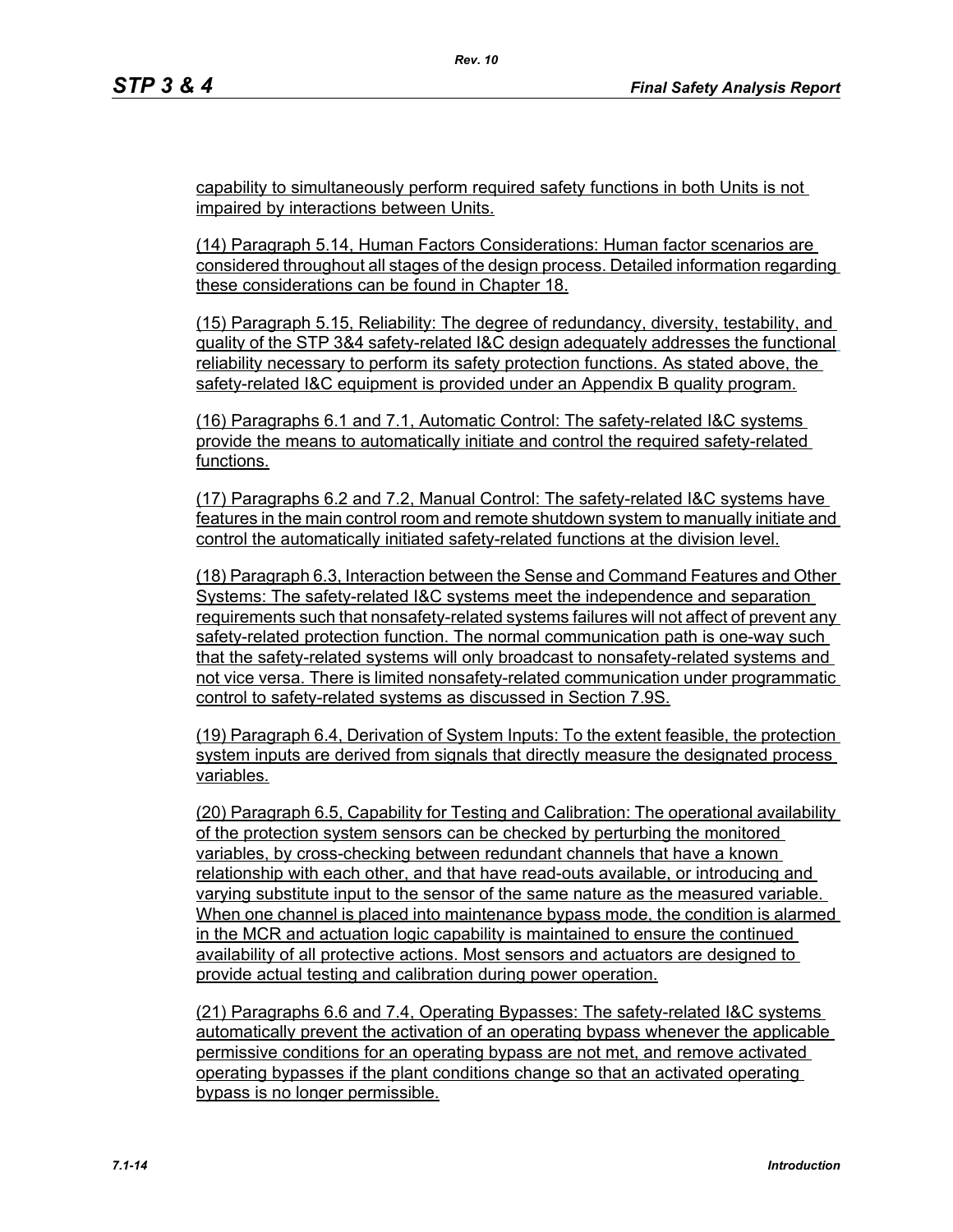(22) Paragraphs 6.7 and 7.5, Maintenance Bypasses: The capability of safety-related systems to perform their safety-related functions is retained when one division of the I&C systems is in maintenance bypass.

(23) Paragraph 6.8, Setpoints: STP 3&4 safety-related instrument setpoints are determined by a methodology that follows the guidance contained in the STP 3&4 setpoint methodology program. This methodology uses STP 3&4 plant specific analyses to ensure that characteristics such as range, accuracy, and resolution of the instruments meet the performance requirements assumed n the safety analyses in Chapter 15. The response times of the I&C systems are assumed in the safety analyses and verified by STP 3&4 surveillance testing or system analyses.

The power source design requirements for the safety-related I&C systems are discussed in Chapter 8.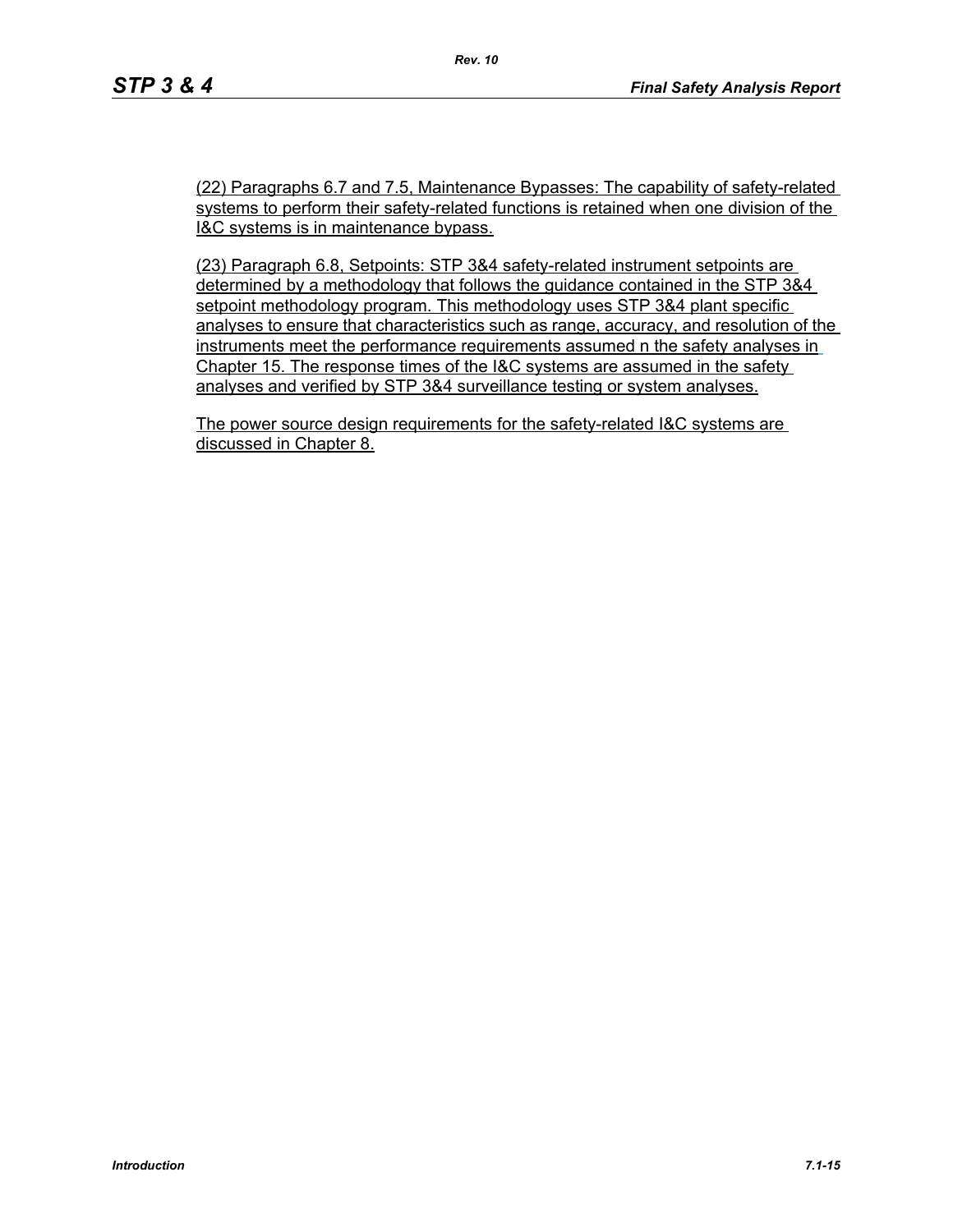| I & C System                                         | <b>GESSAR II Design</b>                                                                                 | <b>ABWR Design</b>                                                                                                                                                          |
|------------------------------------------------------|---------------------------------------------------------------------------------------------------------|-----------------------------------------------------------------------------------------------------------------------------------------------------------------------------|
| General<br>Comparisons for<br>All Safety<br>Systems: | Hard wired sensor interfaces.                                                                           | <b>Multiplexed Hard Wired sensor interfaces.</b>                                                                                                                            |
|                                                      | Nuclear system protection system<br>(NSPS) solid-state-based logic and<br>self-test system controllers. | Safety system logic & control (SSLC)<br>configurable logic devices and<br>microprocessor-based logic and with self-<br>testself diagnostic functions system-<br>controllers |
| Flammability<br>Control System:                      | Part of combustible gas control system.                                                                 | Independent system. This system deleted                                                                                                                                     |
| <b>Standby Gas</b><br>Treatment System:              | Redundant active and passive<br>components.                                                             | Redundant active components; single filter<br>train.two filter trains, two separate<br>divisions.                                                                           |

|  | Table 7.1-1 Comparison of GESSAR II and ABWR I&C Safety Systems |  |  |
|--|-----------------------------------------------------------------|--|--|
|  |                                                                 |  |  |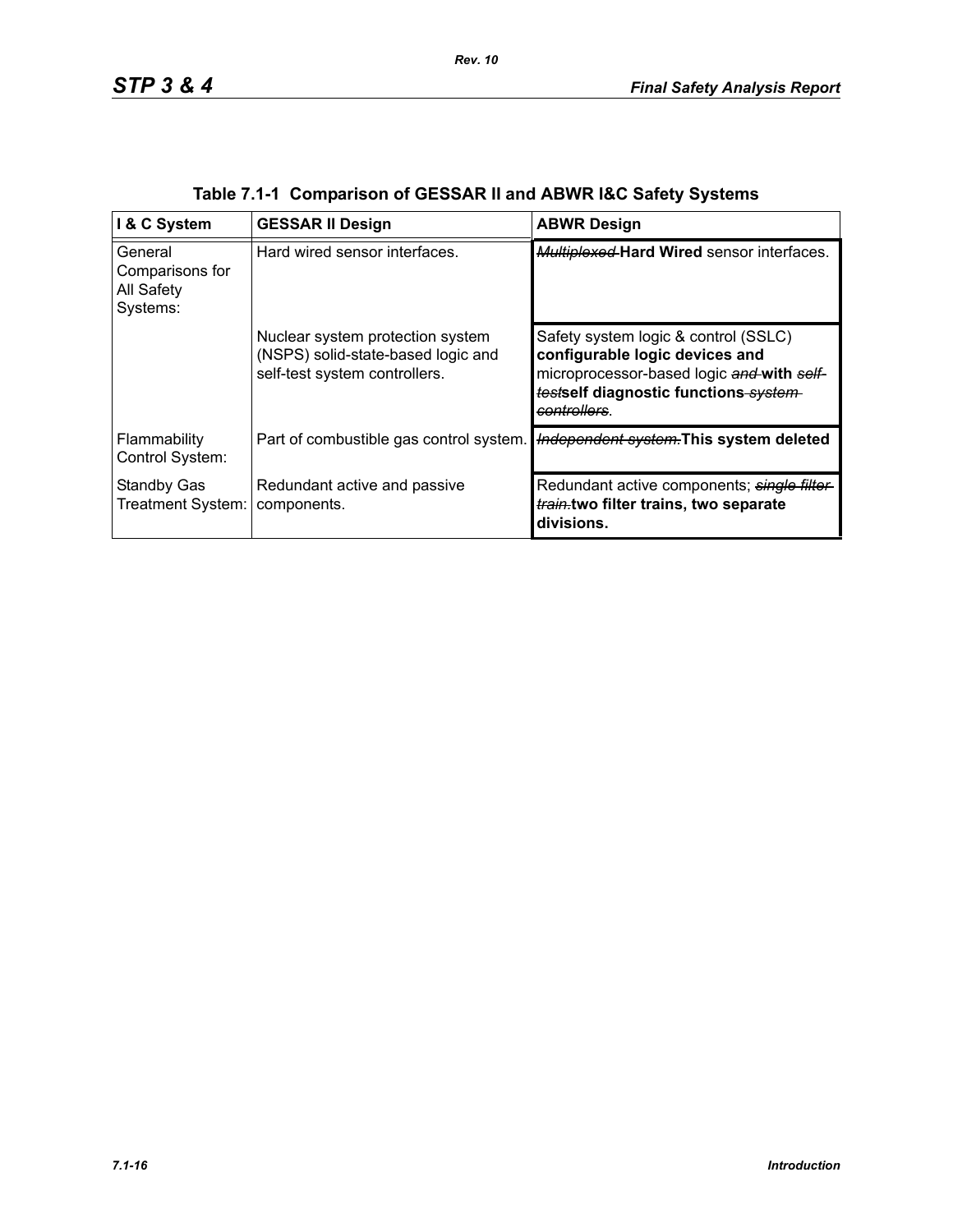|                                           | Table 7.1-2 Regulatory Requirements Applicability Matrix for I&C Systems |   |  |                   |                 |         |    |  |     |  |  |  |                                                                |  |      | ပ    |
|-------------------------------------------|--------------------------------------------------------------------------|---|--|-------------------|-----------------|---------|----|--|-----|--|--|--|----------------------------------------------------------------|--|------|------|
| Applicable Criteria                       | 10CFR                                                                    |   |  |                   |                 |         |    |  | GDC |  |  |  |                                                                |  |      | ده ا |
|                                           | 50.55                                                                    | ◠ |  | $12 \overline{ }$ | 13 <sup>1</sup> | $15$ 16 | 19 |  |     |  |  |  | 20   21   22   23   24   25   28   29   33   34   35   38   41 |  | . 44 | 10   |
| Reference Standard<br>$ $ (RG, IEEE, ISA) | <del>279</del> 603                                                       |   |  |                   |                 |         |    |  |     |  |  |  |                                                                |  |      | Ð    |

| $\overline{2}$<br>22<br>12<br>21<br>23<br>24<br>25<br>28<br>29<br>33<br>34<br>35<br>38<br>10<br>13<br>15<br>16<br>19<br>20<br>44<br>$\overline{4}$<br>41<br>279603<br>Table 7.1-2 Regulatory Requirements Applicability Matrix for I&C Systems (Continued)<br><b>BTP</b><br>$II-D$ $II-E$<br>$II-F$<br>II-K<br><b>Regulatory Guide</b><br>(7.9)<br>(7.6)<br>1.105<br>1.118<br>1.151<br>62<br>1.75<br>1.23<br>3.15<br>3.22<br>1.22<br>1.97<br>3.13<br>3.23<br>3.18<br>3.21<br>4.2<br>$\overline{20}$<br>26<br>$\frac{1}{2}$<br>22<br>$\overline{2}$<br>$\infty$<br>S<br>က<br>$\overline{ }$<br>1.22<br>1.97<br>1.47<br>279603<br>279603<br>279603<br>279603<br>279603<br>509627<br>567.02<br>567.04<br>384<br>338<br>RG<br>RG<br>RG<br>Note:IEEE 603 has superceded the use of IEEE 279. In instances where NRC documents applicable to STP 3&4 still refer to the outdated IEEE 279<br>standard, both the referenced IEEE 279 requirements and the analogous IEEE 603 requirements will be used. In cases of conflict between<br>requirements in the different standards, IEEE 603 requirements govern. | Applicable Criteria                   |  | 10CFR |  |       |  |  |  |  | GDC |  |  |  |  |  |  |  |
|---------------------------------------------------------------------------------------------------------------------------------------------------------------------------------------------------------------------------------------------------------------------------------------------------------------------------------------------------------------------------------------------------------------------------------------------------------------------------------------------------------------------------------------------------------------------------------------------------------------------------------------------------------------------------------------------------------------------------------------------------------------------------------------------------------------------------------------------------------------------------------------------------------------------------------------------------------------------------------------------------------------------------------------------------------------------------------------------------------|---------------------------------------|--|-------|--|-------|--|--|--|--|-----|--|--|--|--|--|--|--|
|                                                                                                                                                                                                                                                                                                                                                                                                                                                                                                                                                                                                                                                                                                                                                                                                                                                                                                                                                                                                                                                                                                         |                                       |  |       |  | 50.55 |  |  |  |  |     |  |  |  |  |  |  |  |
|                                                                                                                                                                                                                                                                                                                                                                                                                                                                                                                                                                                                                                                                                                                                                                                                                                                                                                                                                                                                                                                                                                         | Reference Standard<br>(RG, IEEE, ISA) |  |       |  |       |  |  |  |  |     |  |  |  |  |  |  |  |
|                                                                                                                                                                                                                                                                                                                                                                                                                                                                                                                                                                                                                                                                                                                                                                                                                                                                                                                                                                                                                                                                                                         |                                       |  |       |  |       |  |  |  |  |     |  |  |  |  |  |  |  |
|                                                                                                                                                                                                                                                                                                                                                                                                                                                                                                                                                                                                                                                                                                                                                                                                                                                                                                                                                                                                                                                                                                         | Applicable Criteria                   |  |       |  |       |  |  |  |  |     |  |  |  |  |  |  |  |
|                                                                                                                                                                                                                                                                                                                                                                                                                                                                                                                                                                                                                                                                                                                                                                                                                                                                                                                                                                                                                                                                                                         |                                       |  |       |  |       |  |  |  |  |     |  |  |  |  |  |  |  |
|                                                                                                                                                                                                                                                                                                                                                                                                                                                                                                                                                                                                                                                                                                                                                                                                                                                                                                                                                                                                                                                                                                         | Reference Standard<br>(RG, IEEE, ISA) |  |       |  |       |  |  |  |  |     |  |  |  |  |  |  |  |
|                                                                                                                                                                                                                                                                                                                                                                                                                                                                                                                                                                                                                                                                                                                                                                                                                                                                                                                                                                                                                                                                                                         |                                       |  |       |  |       |  |  |  |  |     |  |  |  |  |  |  |  |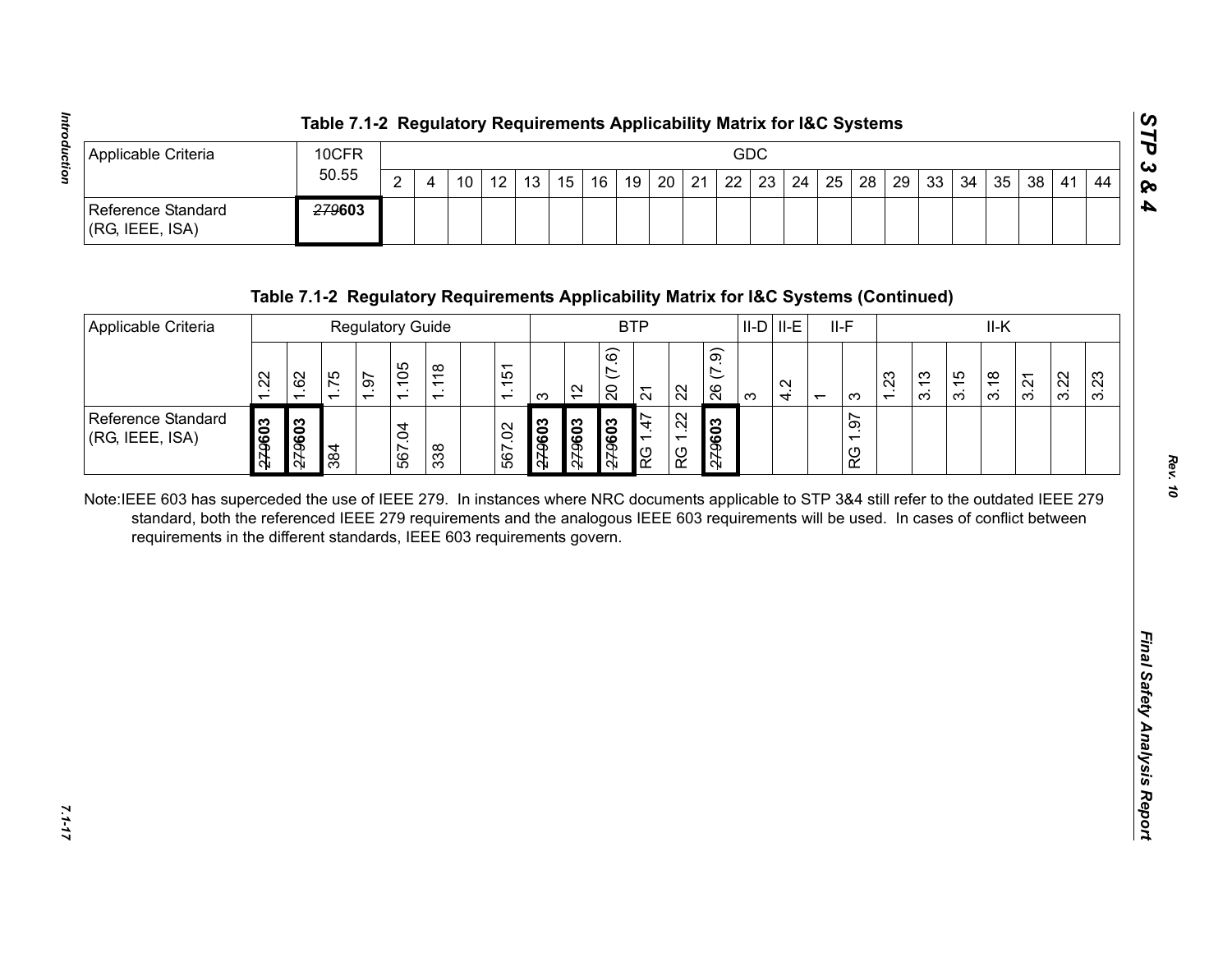